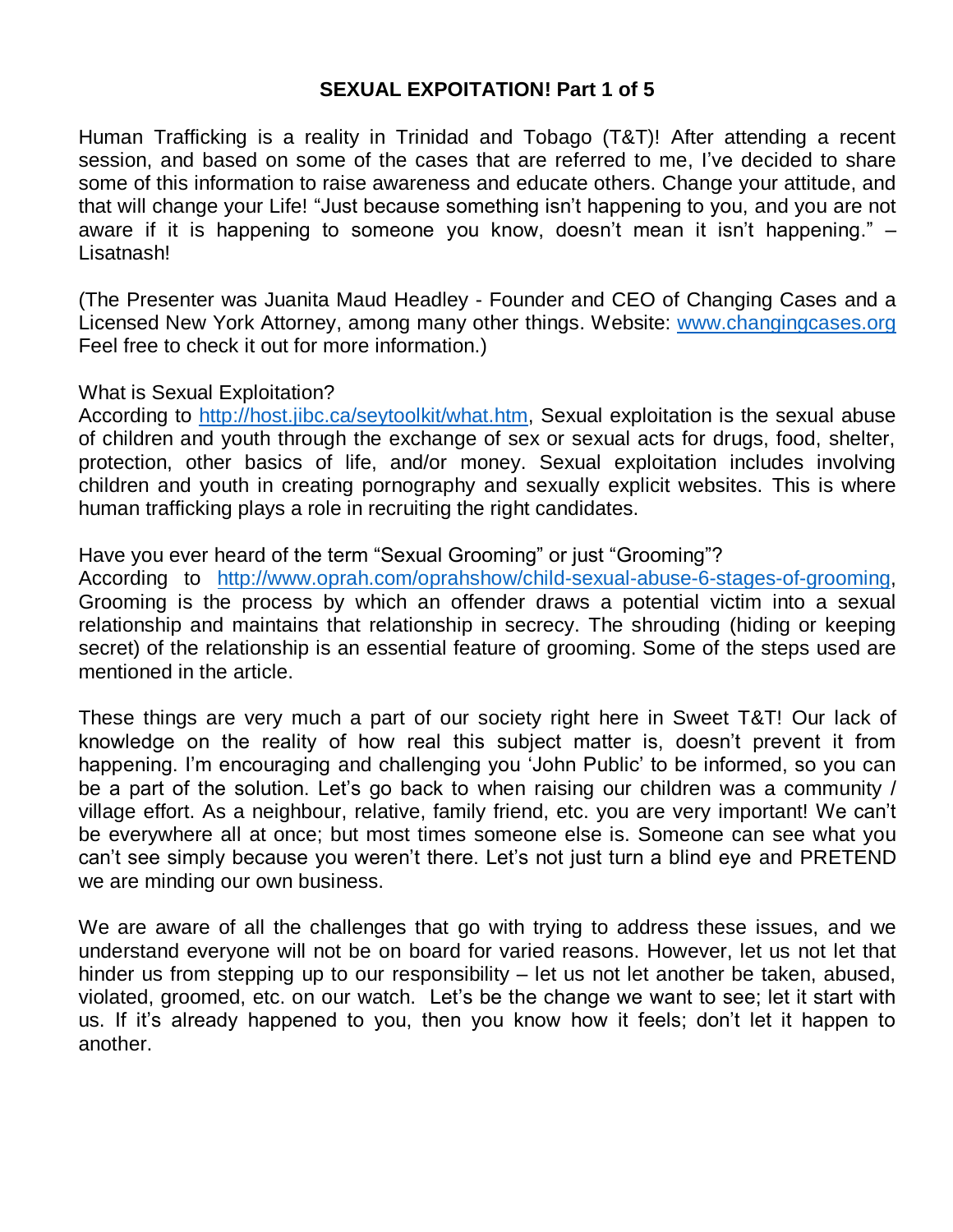\*\*Please Note: The information contained in this article is intended only for general information, and is not to be used to diagnose a case or situation.\*\*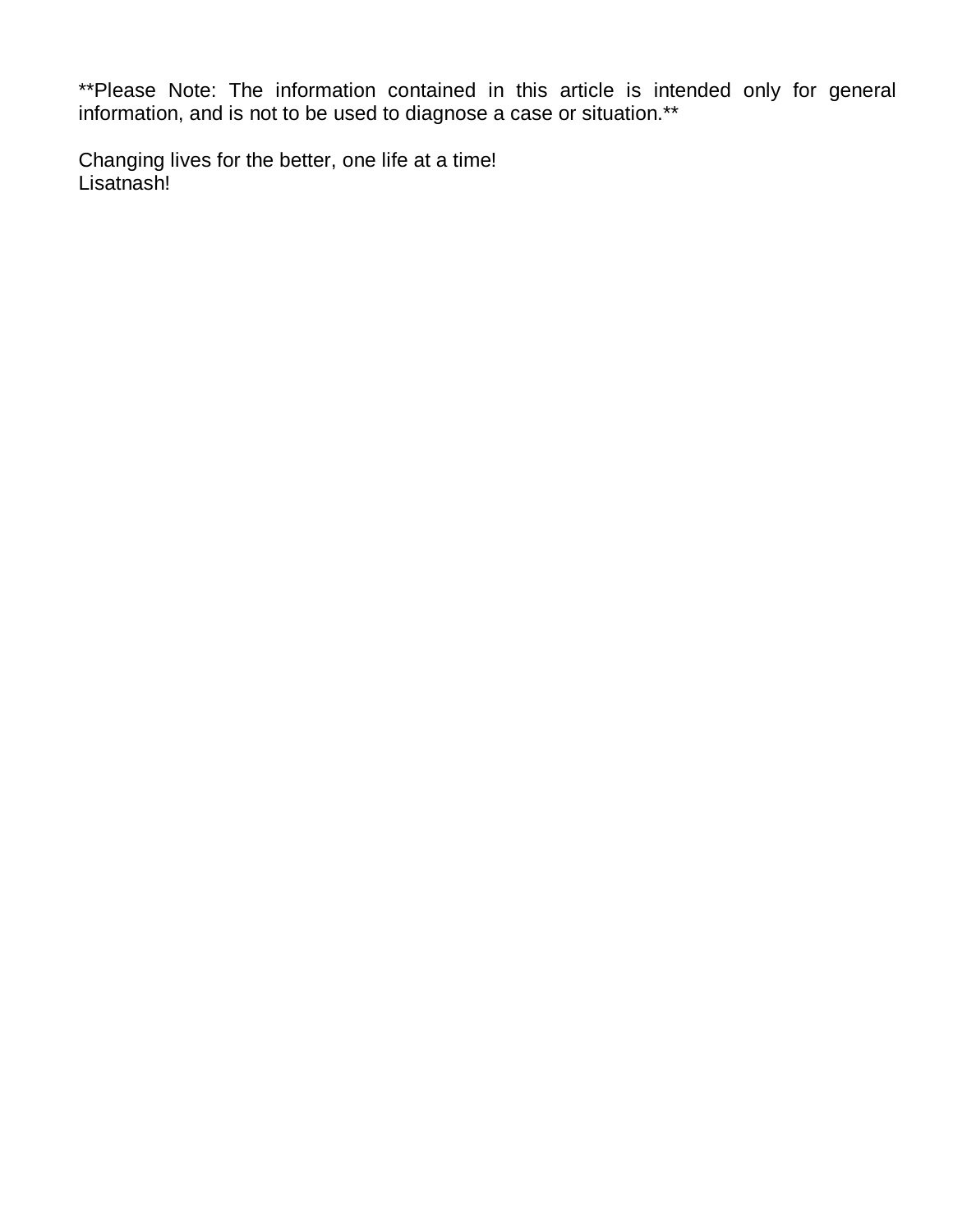# **SEXUAL EXPOITATION! Part 2 of 5**

This topic is as broad as it is deep. My intentions are to whet your appetite and peak your interest enough to get you to care, so you would get involved, research the information and act.

Here are some salient take-away points highlighted in the session:

- A predator or someone with bad intentions doesn't always have a look that sends up a red flag; many times they look better than some of us.
- Predators are both Male and Female. Potential victims are both Male and Female. It should also be noted that some females attack or target females, and some males attack or target males. Do not think they only attack or target their opposite sex.
- Many times predators are trusted people from many spheres of life. Gaining the trust of the potential victim is what fuels the success of the relationship. This causes the unsuspecting potential victim to co-operate willingly. However, there are also cases where potential victims are taken violently and against their will, kicking and screaming. It all depends on how much time the predator has.
- Some predators are very patient and deliberate, and can groom a potential victim for years without them being able to recognize it. This is why education on this topic needs to be increased.
- They pretend to be nice, caring, show an interest in the potential victim, develop trust, etc.
- They always try to isolate (separate) and control the potential victim and they sexualize (make sexual; attribute sex or a sex role to) the relationship. They try to teach the potential victims what is acceptable sexual behavior as they groom them for what lies ahead.
- Ages vary both among the predators and the potential victims.
- Predators observe and choose their victims; however they can also just make a spur of the moment decision based on the need.

\*\*Please Note: The information contained in this article is intended only for general information, and is not to be used to diagnose a case or situation.\*\*

Changing lives for the better, one life at a time!

Lisatnash!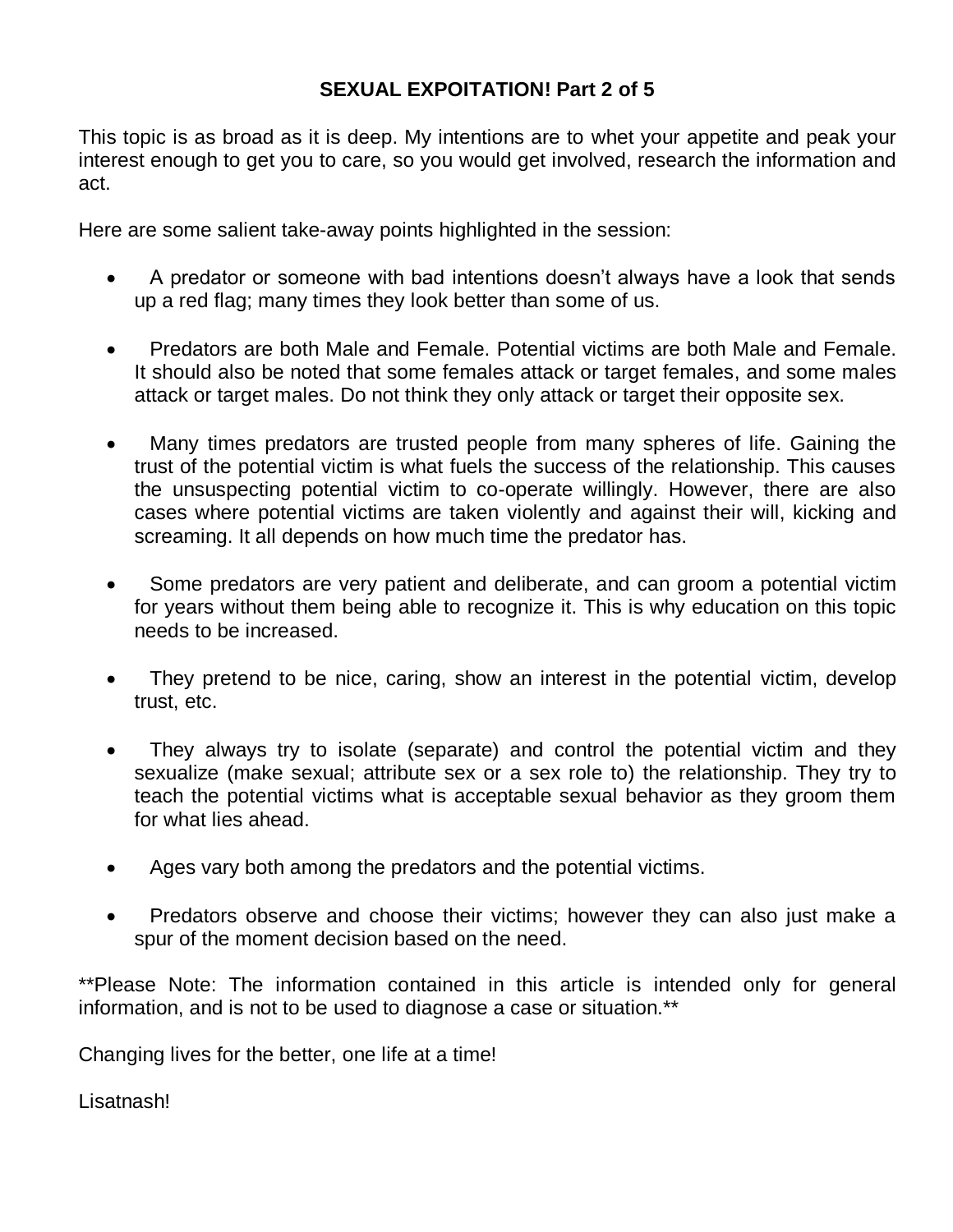### **SEXUAL EXPOITATION! Part 3 of 5**

Some possible ways to guard yourself, and some things that predators use and see as red flags for an open invitation:

- Pictures when posting pictures of yourself, ask yourself, 'What message is this picture sending?' When you answer yourself, then ask yourself, 'Is this the message I want to send?' BE HONEST WITH YOURSELF!
- Dress The way you dress or undress yourself. Again, ask yourself, 'What message am I sending?' When you answer yourself, then ask yourself, 'Is this the message I want to send?' BE HONEST WITH YOURSELF!
- General posture this is all inclusive and not just referring to how upright you may sit. It goes deeper into how much self-confidence you reflect, and the messages you speak without words – your non-verbal messages. So for example, (just an example): you don't feel good about yourself, so you're always walking around with your head lowered to the ground, moping and in a corner. To a predator, they see the void and vulnerability, and present themselves as a friend, a listening ear, a caring hug, etc. Now while you may really be in need of these emotional connections, you don't need it from them; the cost is very devastating and life changing.
- Personal information If you are always posting detailed information about you (address: home, work, family, etc.; relationship issues, and the like), your whereabouts (just checked in at…), status: having nothing to do; feeling bored, etc.
- Know what 'LOVE' is! Love is patient, kind, etc. 1 Corinthians 13. This will help you to know that someone who is controlling you, forcing against your will, keeping tabs on your, showering you with gifts in exchange for something, isolating you from friend and family, etc. is not love.
- Know your people Red Flags: Someone never wants to meet your family. They always want everything to be just between you & them. Sudden interest in you.
- Ask questions Who are you? What do you want? Check out motives and intent. Talk to God; Trust your gut.

\*\*Please Note: The information contained in this article is intended only for general information, and is not to be used to diagnose a case or situation.\*\*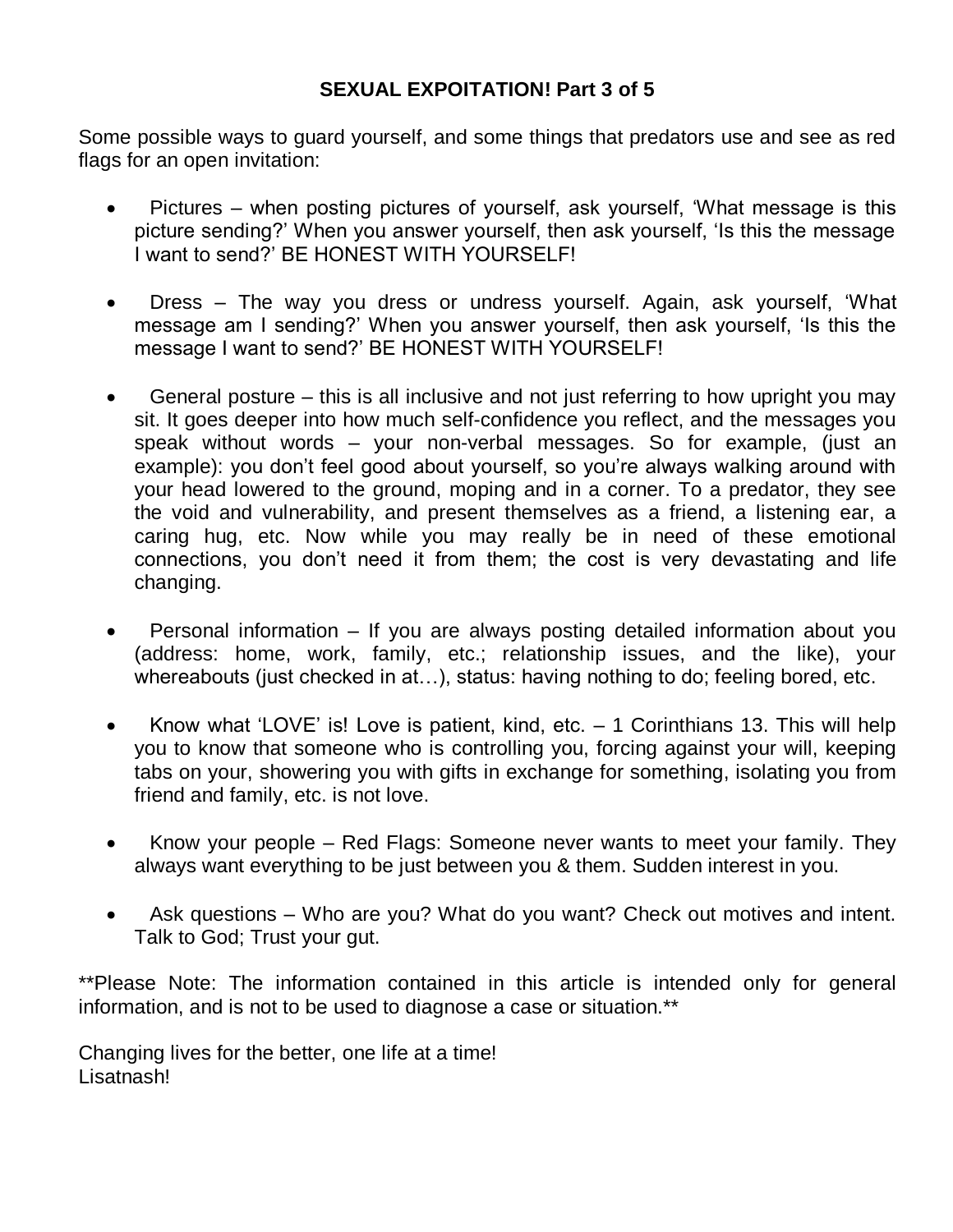# **SEXUAL EXPOITATION! Part 4 of 5**

How can you help?

- Have a Heart: Sometimes we think in order to help we have to be educated, trained with letters behind our names, recognized by societal stands, etc.; in this case all you need to start is to CARE! Have a low tolerance for injustice and advantage.
- Be informed: Do research, attend any sessions being held, tell others / share, have numbers for the relevant institutions at hand, etc.
- Be observant: Know what to look for and be on the lookout, but try not to become paranoid (overly suspicious).
- Be trustworthy: Strive to be someone who is approachable and can be trusted.
- Know when to speak and when to be silent: You should be someone who understands the power and importance of confidentiality. You also need to know when you must speak out to intervene in a situation in the best interest of the individual involved.
- Do not be judgmental: Understand that most times what we encounter from people's behaviour are only the symptoms; there is always a root cause. So don't judge the promiscuous behaver you may see being displaced; rather be empathetic. Try to put yourself in the person's situation and see how you can help. If you can't help / heal, don't hurt – don't do things that would make the situation worse than you met it. See the bigger picture.
- Speak out / Act / Make a difference: Always ask yourself, "If it were me?" If the tables were turned and you or someone you care dearly about were the person kidnapped, being robbed, being molested, etc., would you be glad someone intervened or would you have preferred they 'mind their own business'? Every person is important!

\*\*Please Note: The information contained in this article is intended only for general information, and is not to be used to diagnose a case or situation.\*\*